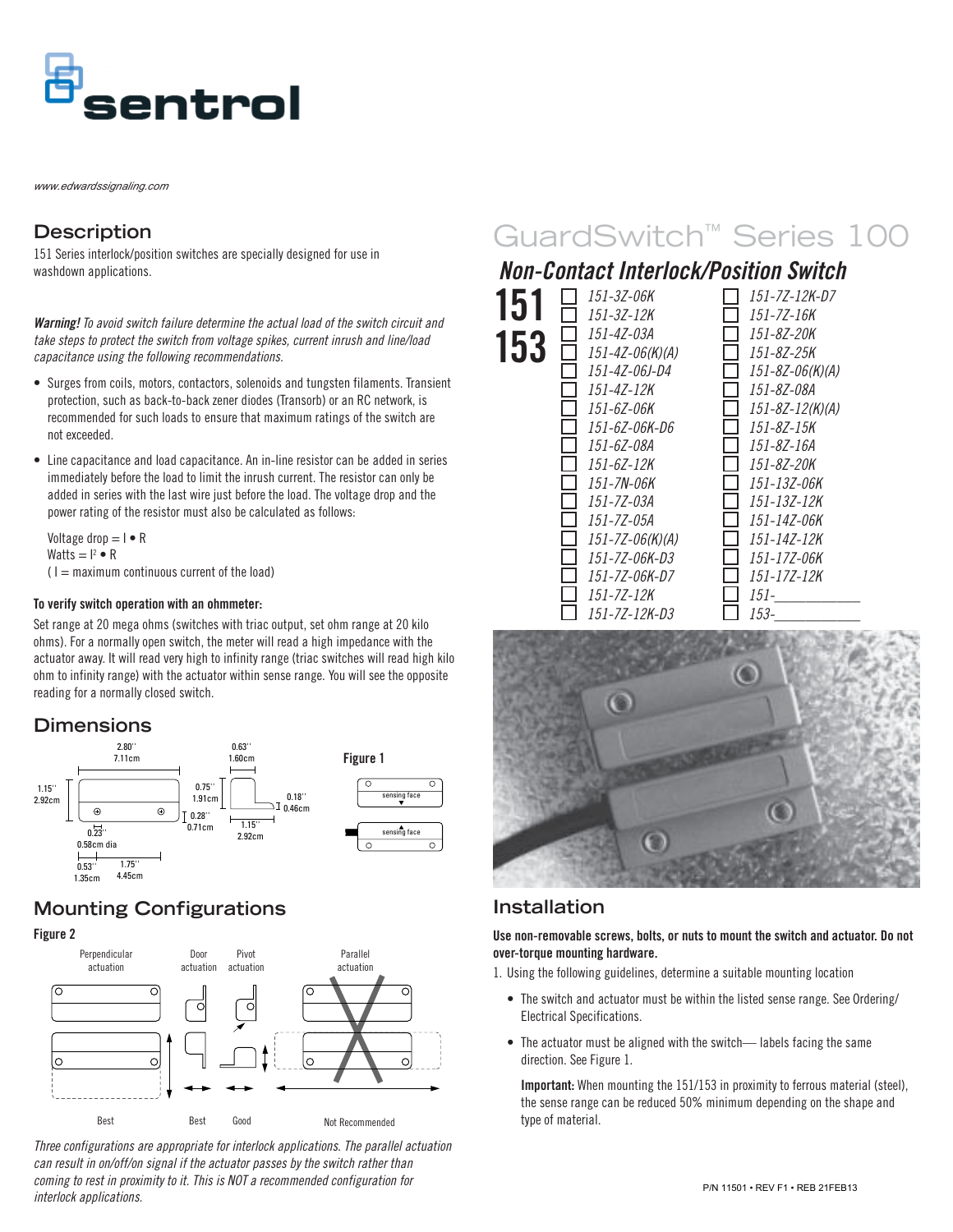- When mounting on ferrous material (steel), a 1/4" nonferrous (plastic or aluminum) spacer may be used under the actuator and switch to restore most of the lost gap.
- When mounting on a hinged gate or door, mount the switch and actuator at least 6" away from the hinges to achieve the maximum movement.
- The switch and actuator must move in one of the approved directions. See figure 2.
- The actuator can be mounted at a 90° rotation to the switch.
- Do not mount for parallel actuation. An on-off-on signal may result when the actuator passes by the switch.
- 2. Mount the switch on the stationary frame of the machine and connect the electrical wiring. When mounting the switch on an ungrounded machine, connect the ground lead to one of the mounting screws.
- 3. Mount the actuator on the movable guard, door, or gate.

# **Wire Color Codes**

| SPDT |           | Black = Common        |
|------|-----------|-----------------------|
|      |           | White $= N.0$ .       |
|      |           | $\Omega = \text{had}$ |
| DPST | Circuit 1 | Black, White          |
|      | Circuit 2 | Red, Blue             |
| DPDT | Circuit 1 | Black = Common        |
|      |           | White $= N.0$         |
|      |           | $Red = N.C.$          |
|      | Circuit 2 | $Blue = Common$       |
|      |           | $Yellow = N.0.$       |
|      |           | $Orange = N.C$        |

**Brown and Green = Not Used**

# **General Specifications**

| <b>Enclosure</b>        | Polyurethane Enamel-Coated Aluminum                                      |  |  |  |
|-------------------------|--------------------------------------------------------------------------|--|--|--|
| Temperature range       | $-40^{\circ}$ F to $180^{\circ}$ F (-40 $^{\circ}$ C to 80 $^{\circ}$ C) |  |  |  |
| Environmental           | <b>Hermetically Sealed Contact Switch</b>                                |  |  |  |
|                         | Sealed in Polyurethane                                                   |  |  |  |
| <b>NEMA Rating</b>      | 1, 2, 3, 4, 4X, 5, 6, 12                                                 |  |  |  |
| <b>Protection Class</b> | IP 67                                                                    |  |  |  |
| <b>Response Time</b>    | 1 msec, 10 msec (150VA)                                                  |  |  |  |
| <b>Life Cycles</b>      | 100,000 Under Full Load;                                                 |  |  |  |
|                         | Up to 200,000,000 Under Dry Circuit                                      |  |  |  |
| Lead Types/O.D.         | 18/2 SJTOW (K)/0.30" (0.76cm)                                            |  |  |  |
|                         | 18/3 SJTOW (K)/0.33" (0.84cm)                                            |  |  |  |
|                         | 18/4 SJTOW (K)/0.34" (0.86cm)                                            |  |  |  |
|                         | 22/8 Jacketed (J)/0.23" (0.58cm)                                         |  |  |  |
|                         | 3/16 Armored (A) Stainless Steel Cable with Wire Leads                   |  |  |  |
|                         | 18GA/0.07" (0.18cm) each                                                 |  |  |  |
| UL/CSA                  | All Models                                                               |  |  |  |